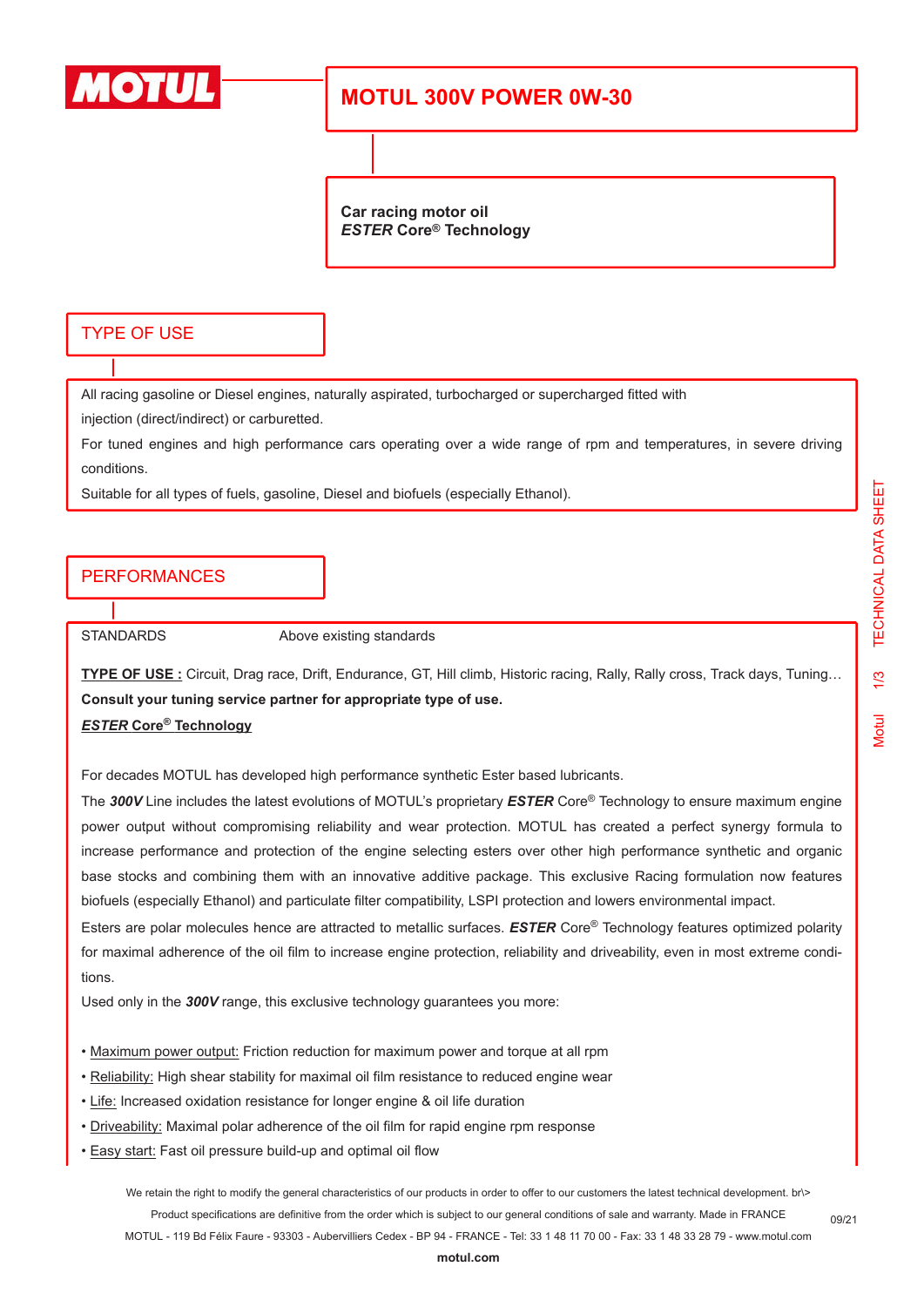

# **MOTUL 300V POWER 0W-30**

**Car racing motor oil** *ESTER* **Core® Technology**

- Reduced oil consumption: Low oil volatility and evaporation helps to control oil consumption
- Detergency: High detergency performance allows better engine cleanliness
- Driving comfort: Lower friction level brings engine noise reduction in all driving modes

This racing formulation *300V* with exclusive *ESTER* Core® Technology features biofuels and particulate filter compatibility and LSPI protection.

- Biofuels: Compatible with alcohol-based fuels, especially Ethanol (up to E85)
- LPSI protection: Compatible with downsized engines subjected to Low Speed Pre-Ignition issues

• Particulate filter: Compatible with particulate filter requiring reduced SAPS (Sulfated Ash, Phosphorous, Sulfur) level (SAPS: 0.85% weight and TBN: 7.7 mg KOH/g)

#### $\frac{1}{\sqrt{2}}$ *ORGANIC BASE*

The Organic base using non-fossil renewable materials is limiting the environmental impact and allows MOTUL to lower its carbon footprint by 25% during manufacturing process.

The *300V* POWER series viscosity grades allow stable oil pressure and bring the maximum power to your engine in all extreme conditions.

These *300V* POWER series viscosity grades can cope with engines subject to low engine oil dilution from unburned fuel.

### **RECOMMENDATIONS**

- MOTUL *300V* POWER series are suitable for some engine applications and are particularly recommended for qualifying, short race… etc, requiring enhanced power at high revs.

- Adapt or choose the right *300V* viscosity grade according to the viscosity grade recommended in your owner's manual or by your tuning service partner.

- To guarantee optimal engine performance, avoid mixing with other synthetic or mineral lubricants.
- Oil Change: Consult your tuning service partner for appropriate drain interval and adjust to your own use.

We retain the right to modify the general characteristics of our products in order to offer to our customers the latest technical development. br\> Product specifications are definitive from the order which is subject to our general conditions of sale and warranty. Made in FRANCE

MOTUL - 119 Bd Félix Faure - 93303 - Aubervilliers Cedex - BP 94 - FRANCE - Tel: 33 1 48 11 70 00 - Fax: 33 1 48 33 28 79 - www.motul.com

**[motul.com](http://www.motul.com)**